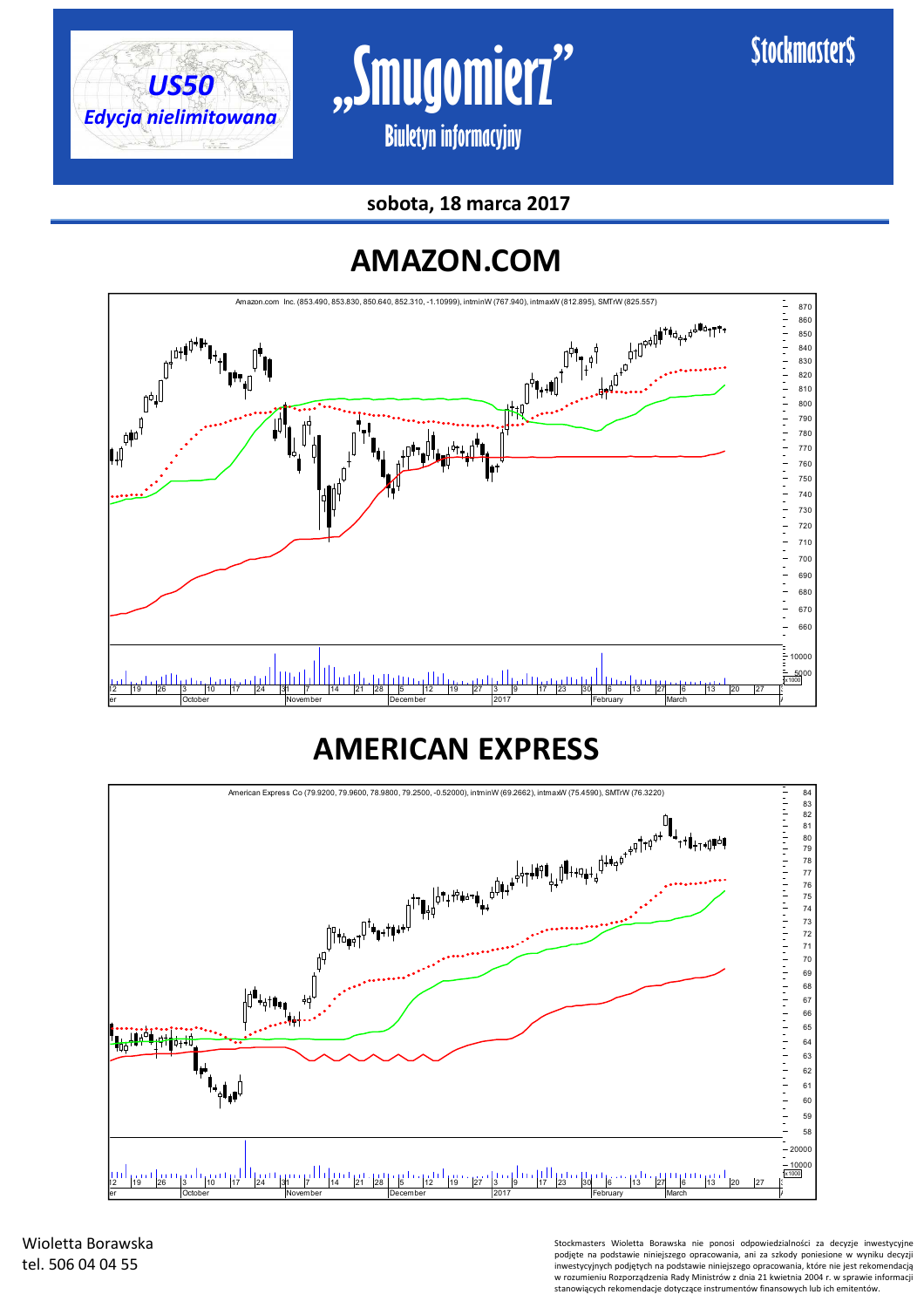



#### **sobota, 18 marca 2017**



**APPLE**

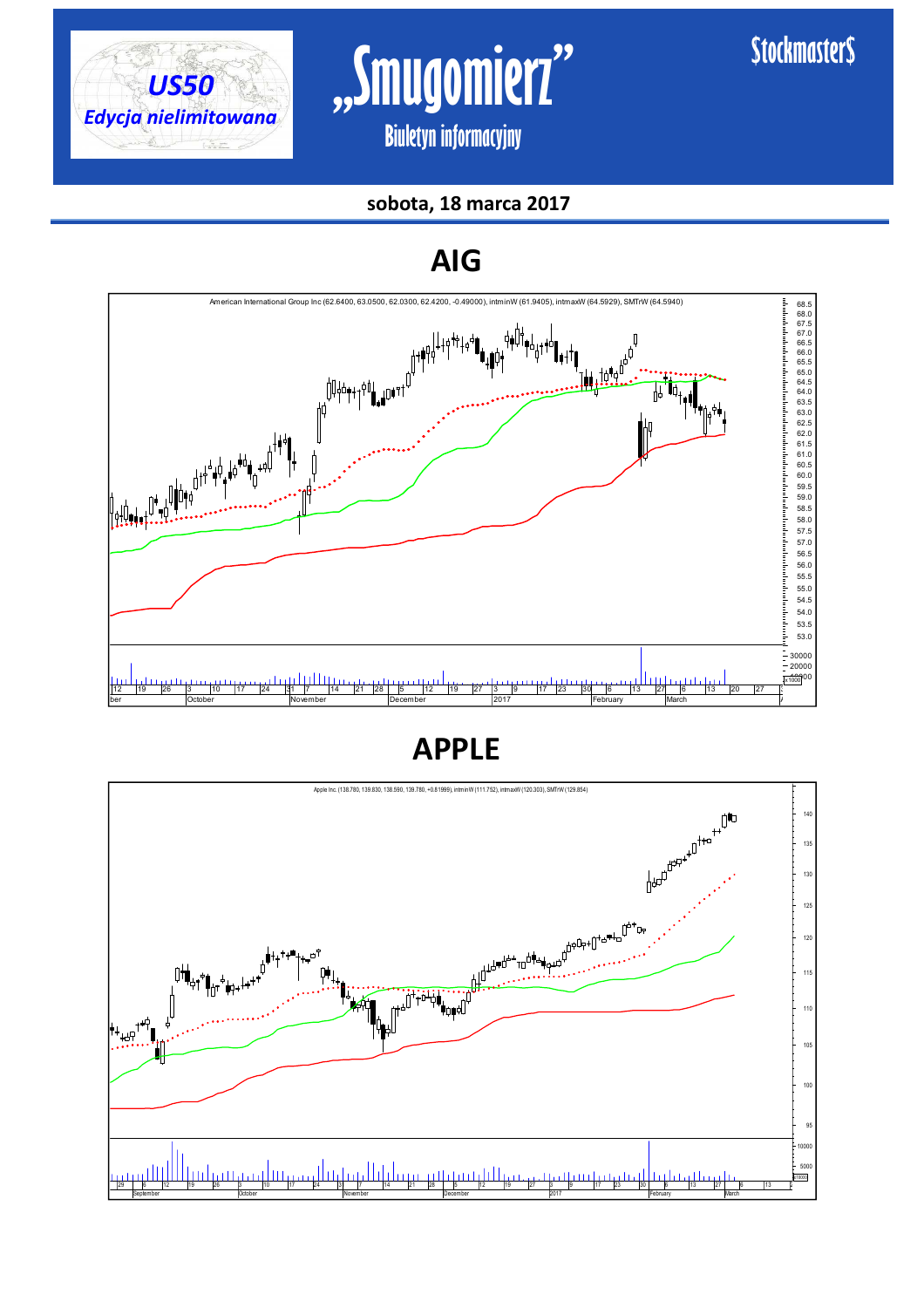

# **"Smugomierz" Biuletyn informacyjny**

### **\$tockmaster\$**

#### **sobota, 18 marca 2017**

### **AT&T**



### **BAIDU**

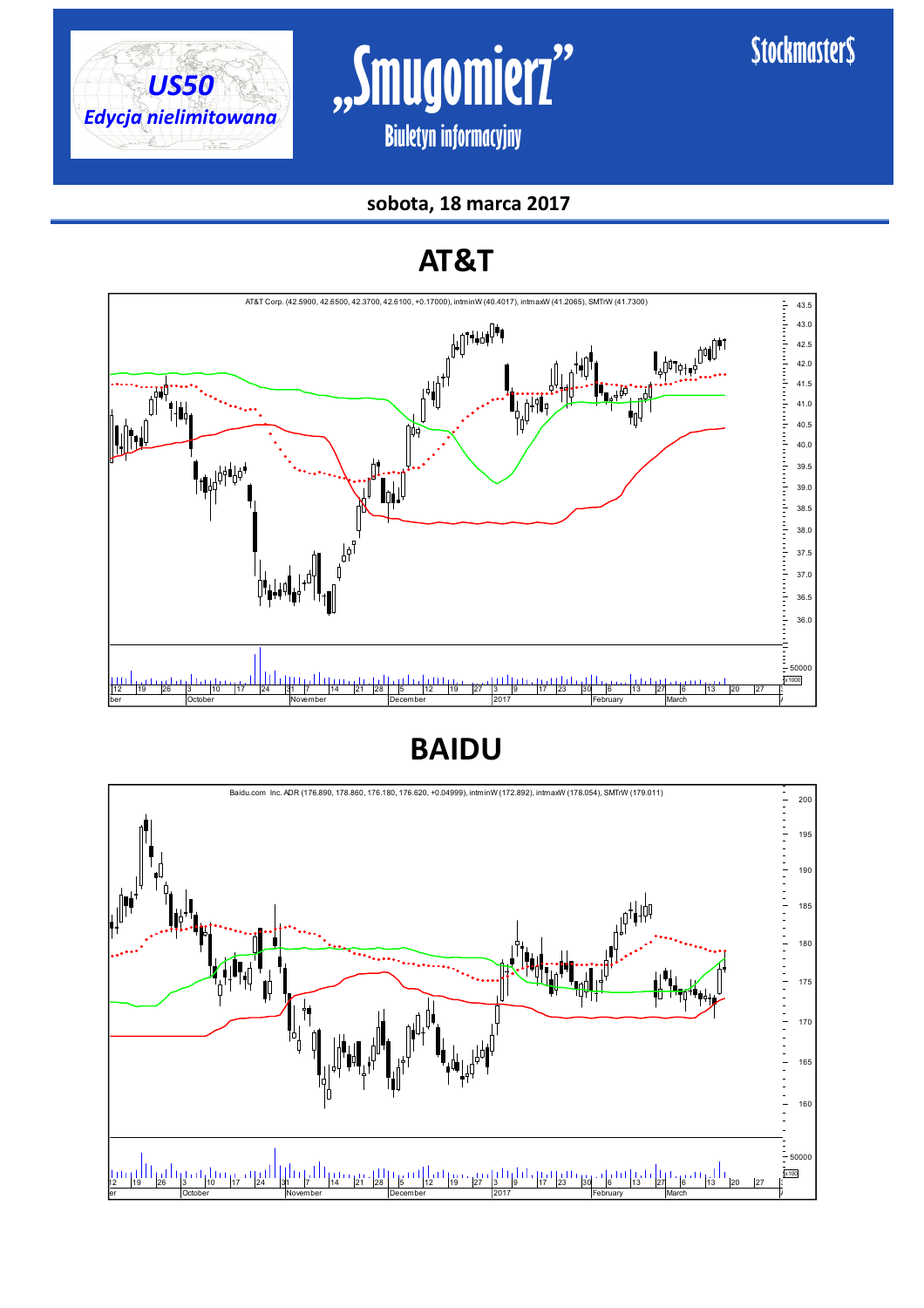







**BOEING**

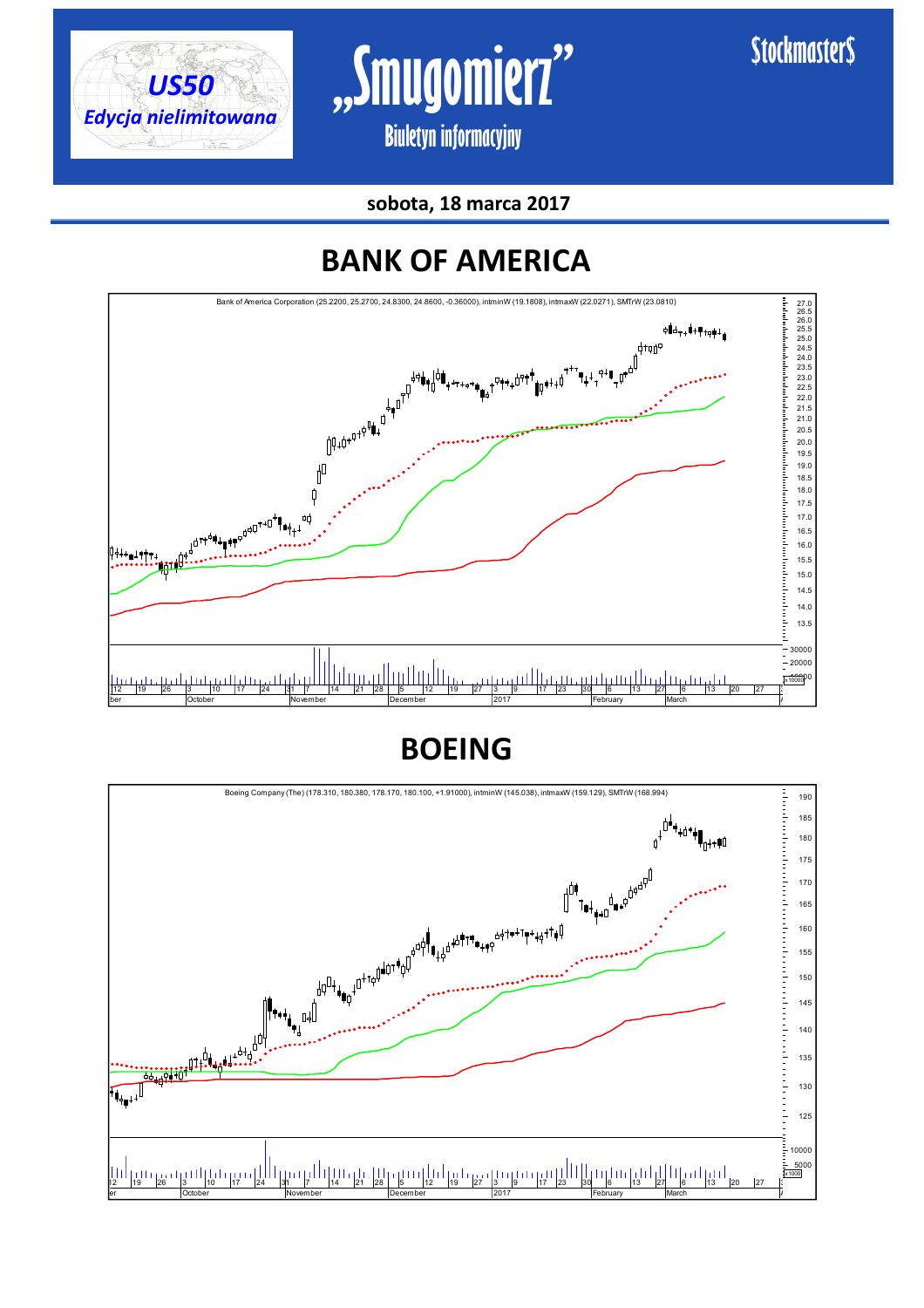



**sobota, 18 marca 2017** 

### **CATERPILLAR**



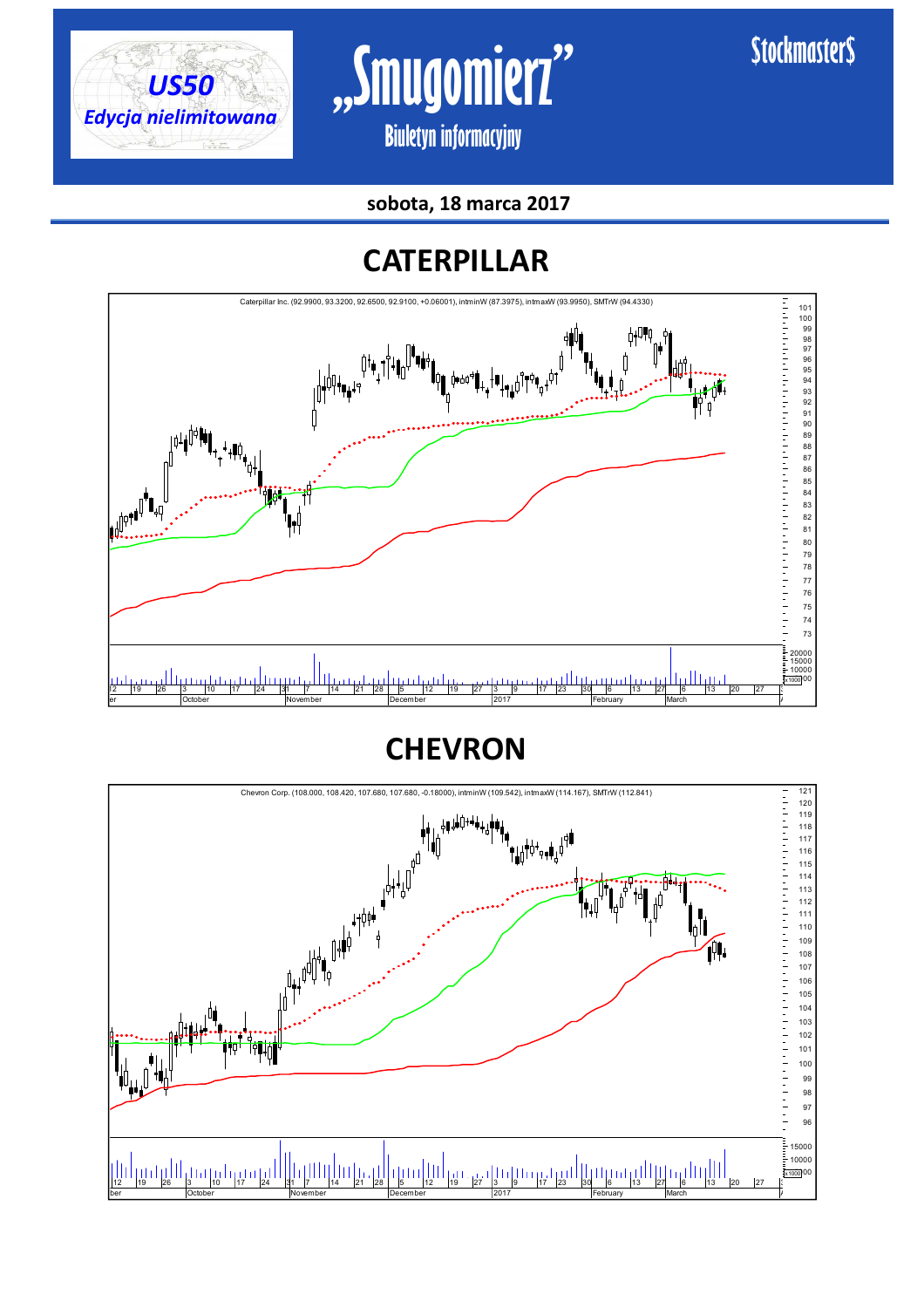



**sobota, 18 marca 2017** 

### **CISCO SYSTEMS**



**CITIGROUP**

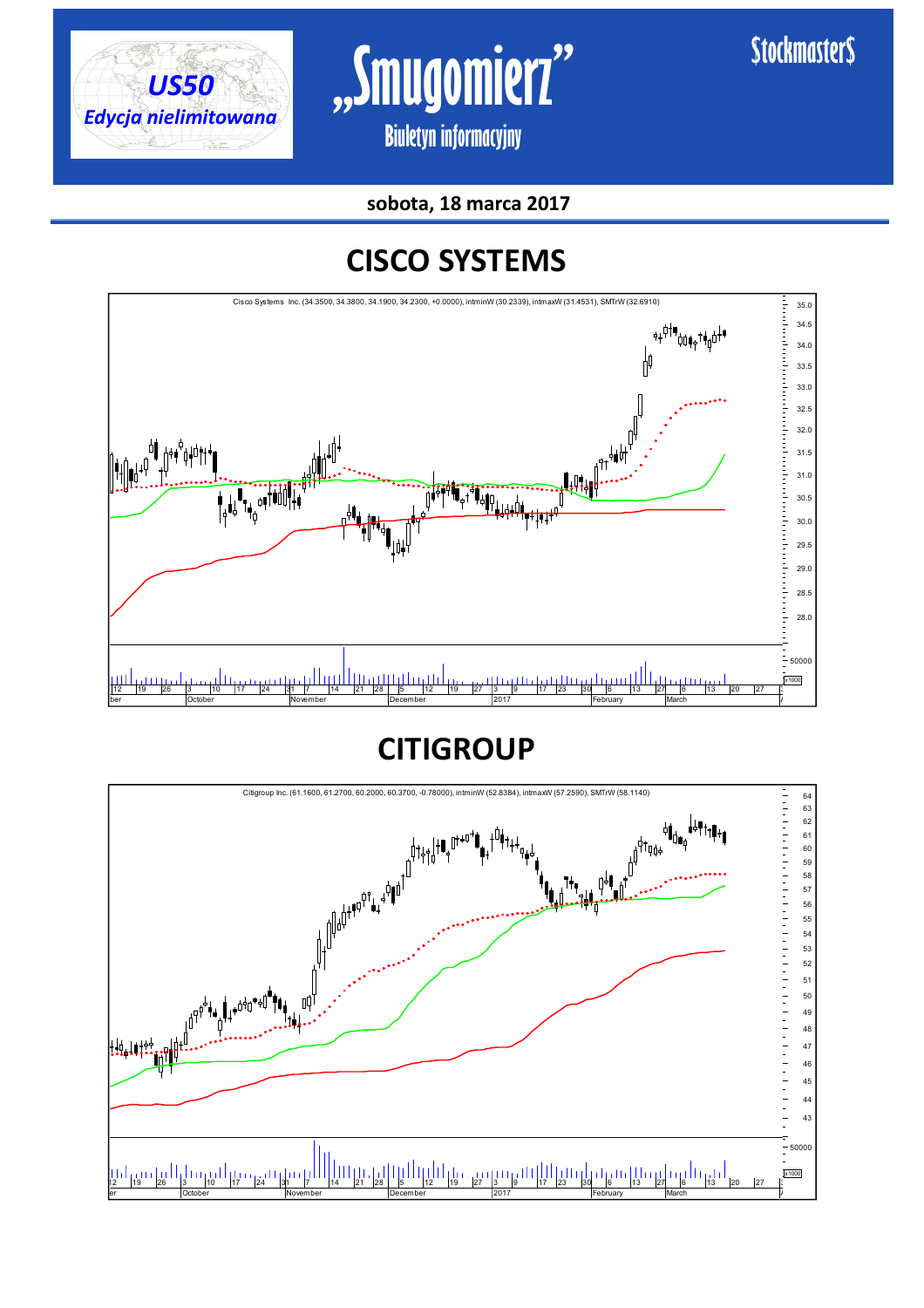



**sobota, 18 marca 2017** 

### **COCA-COLA**



**EBAY**

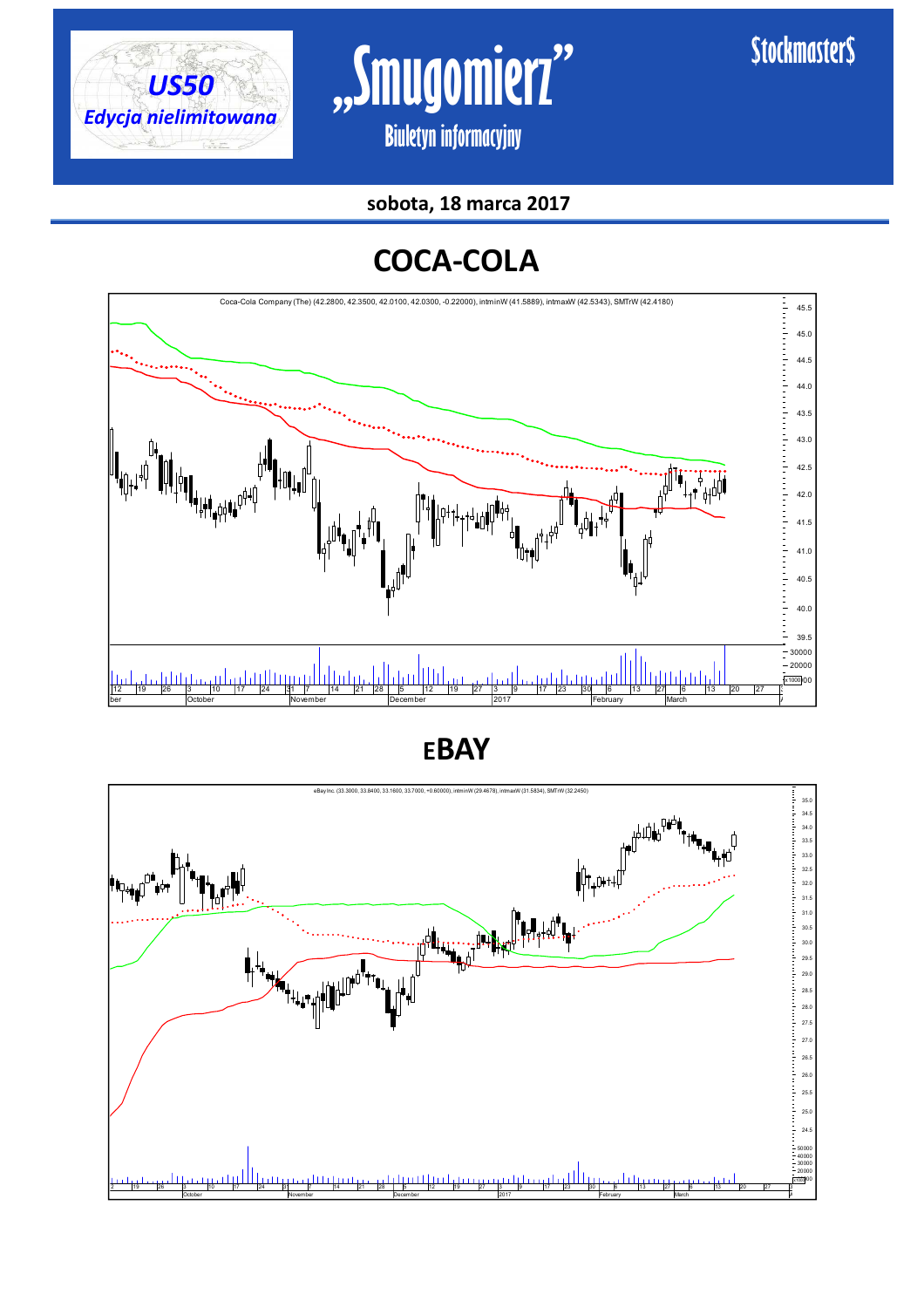



**sobota, 18 marca 2017** 

### **EXXON MOBIL**



**FACEBOOK**

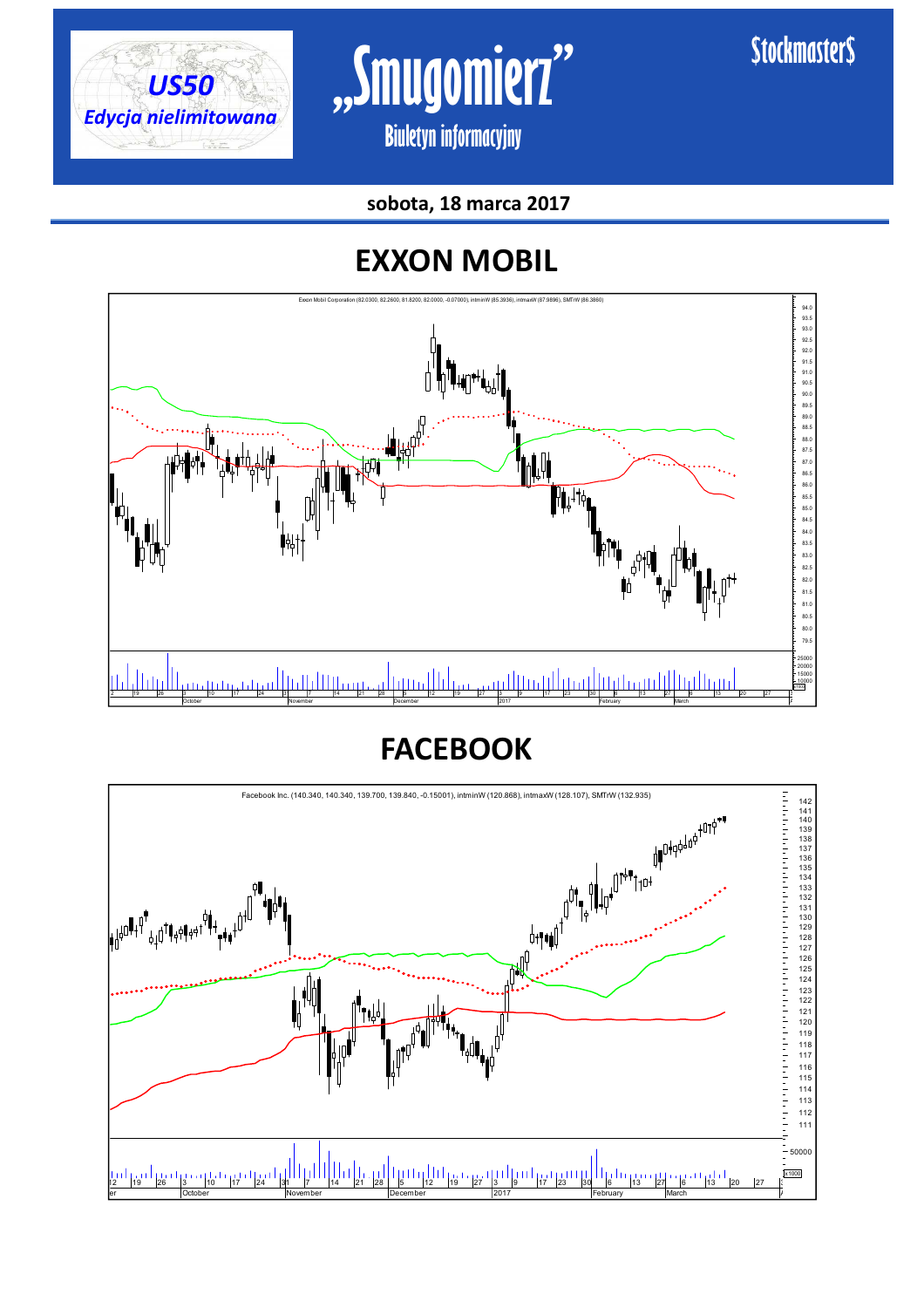



**sobota, 18 marca 2017** 

### **FORD MOTOR**



### **GENERAL ELECTRIC**

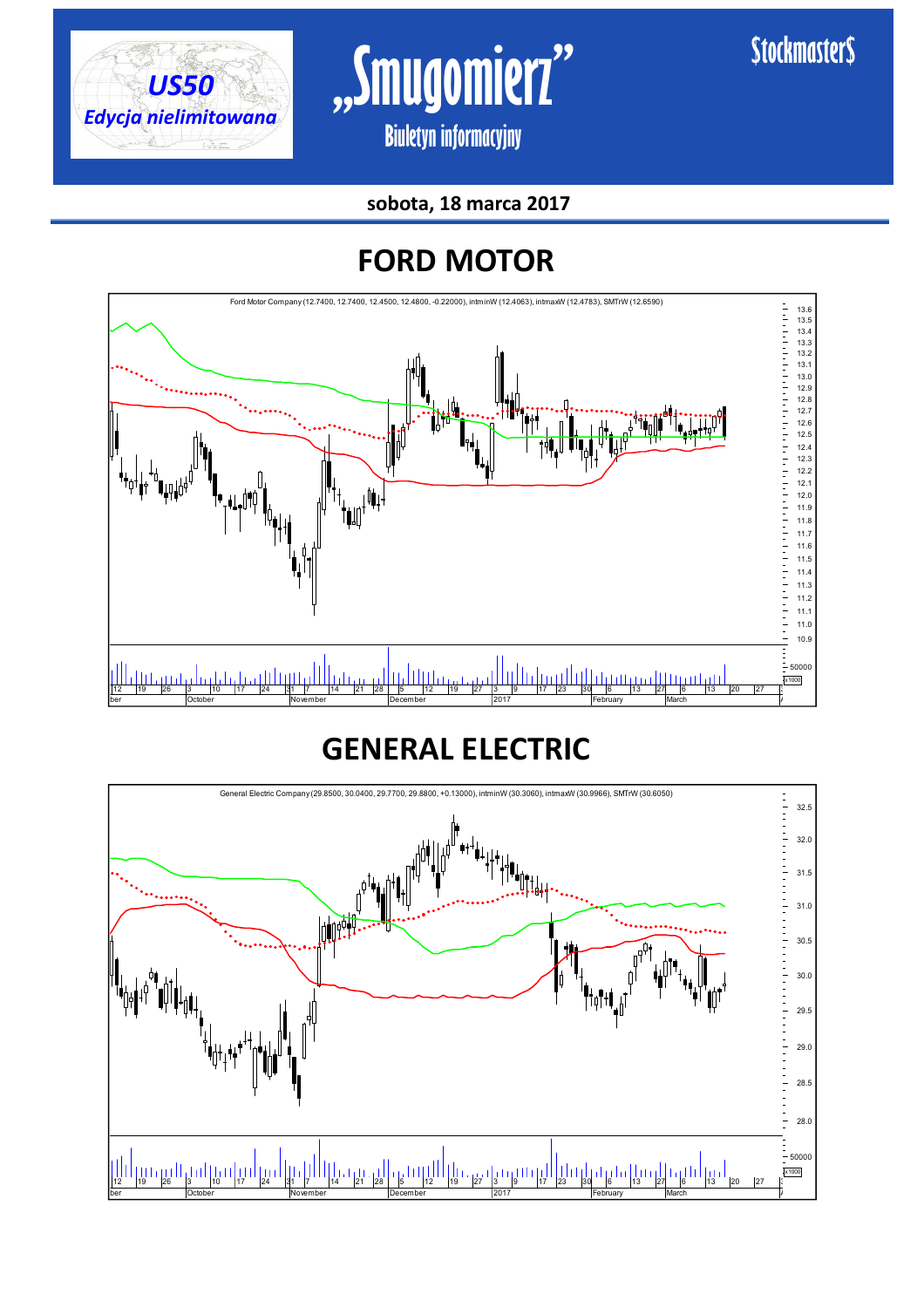



**sobota, 18 marca 2017** 

### **GENERAL MOTORS**



### **GOLDMAN SACHS**

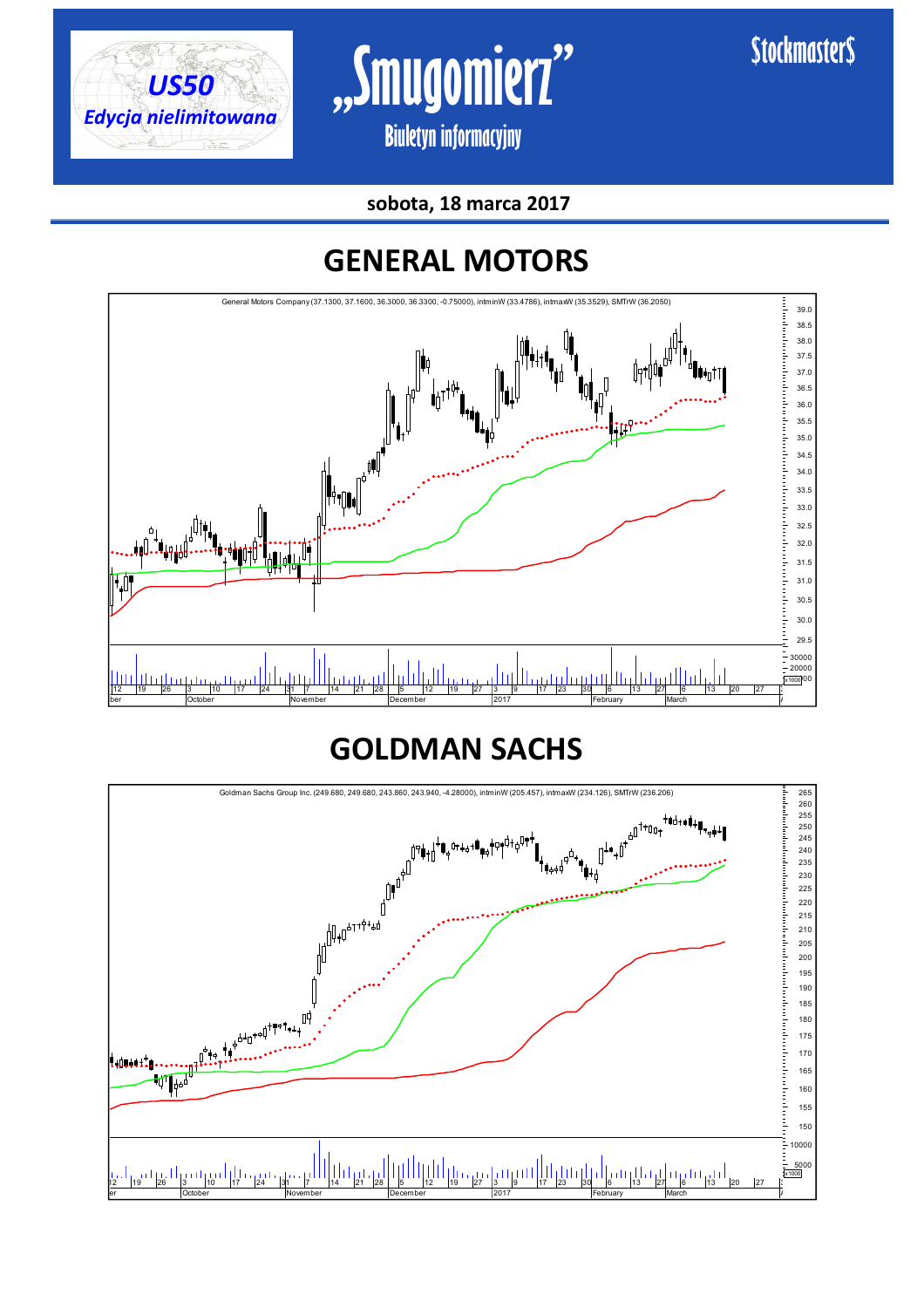





## **ALPHABET (D.GOOGLE)**



### **HEWLETT PACKARD**

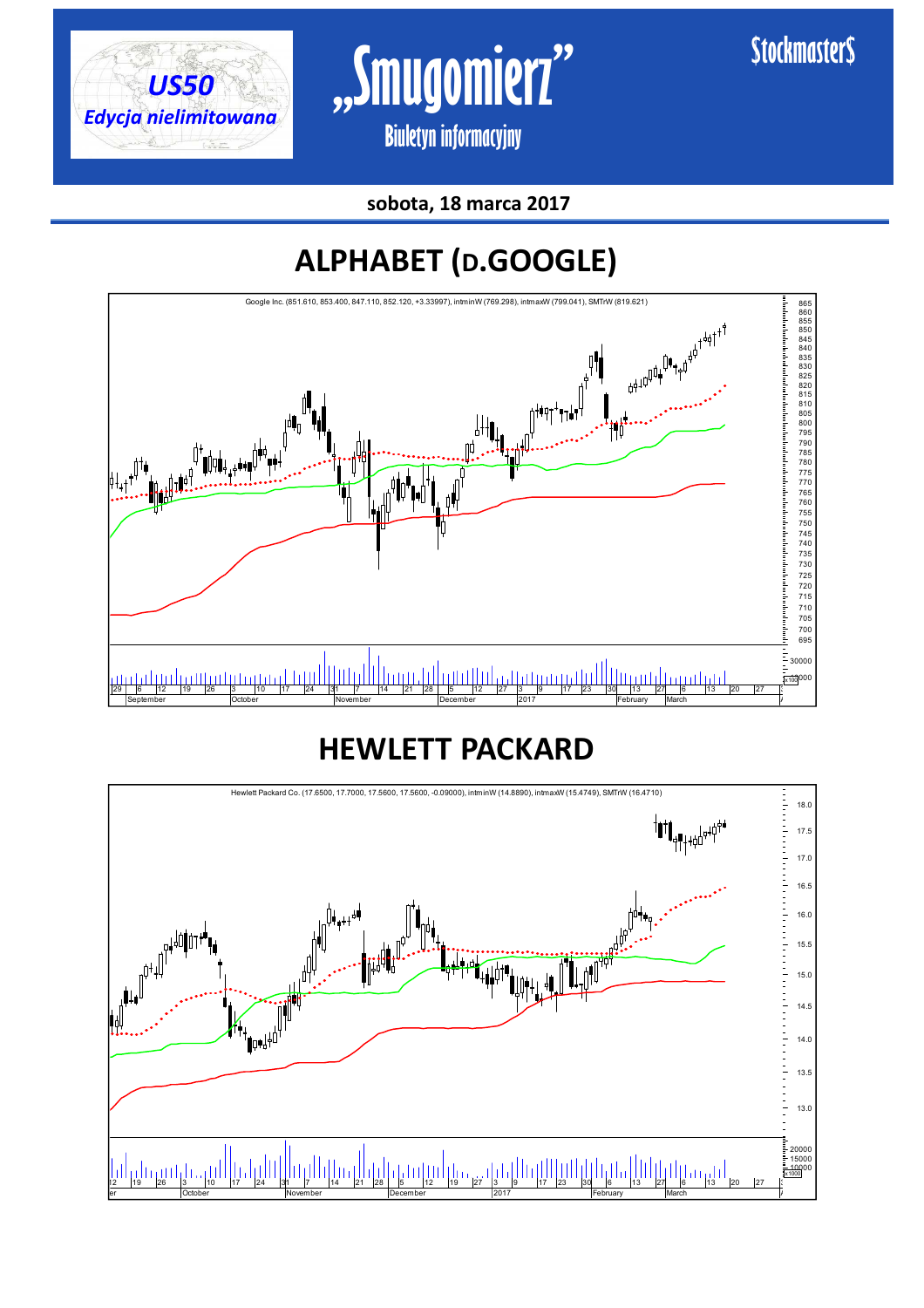



**sobota, 18 marca 2017** 

### **HOME DEPOT**



**IBM**

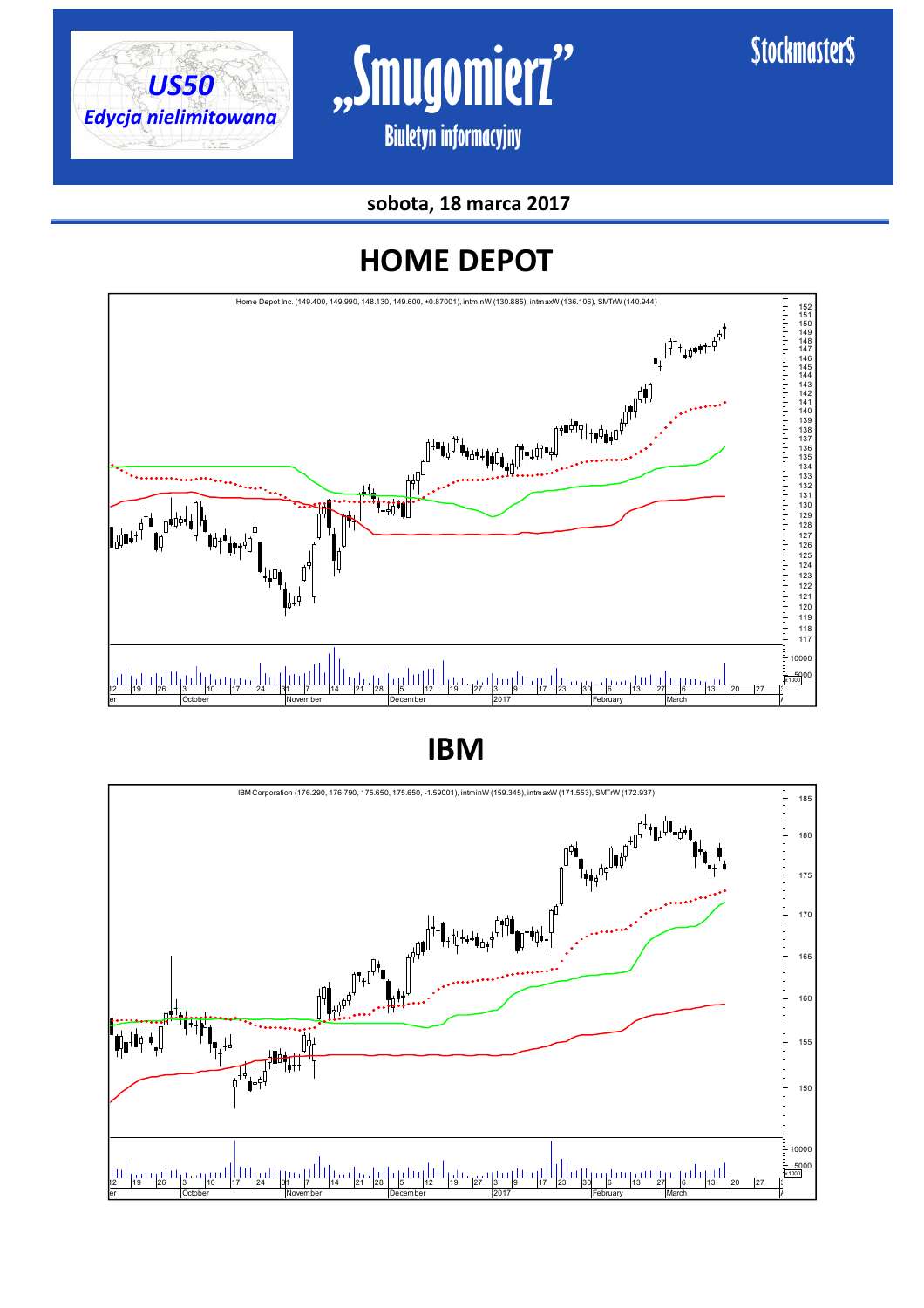



#### **sobota, 18 marca 2017**

**INTEL**



### **J.P. MORGAN CHASE**

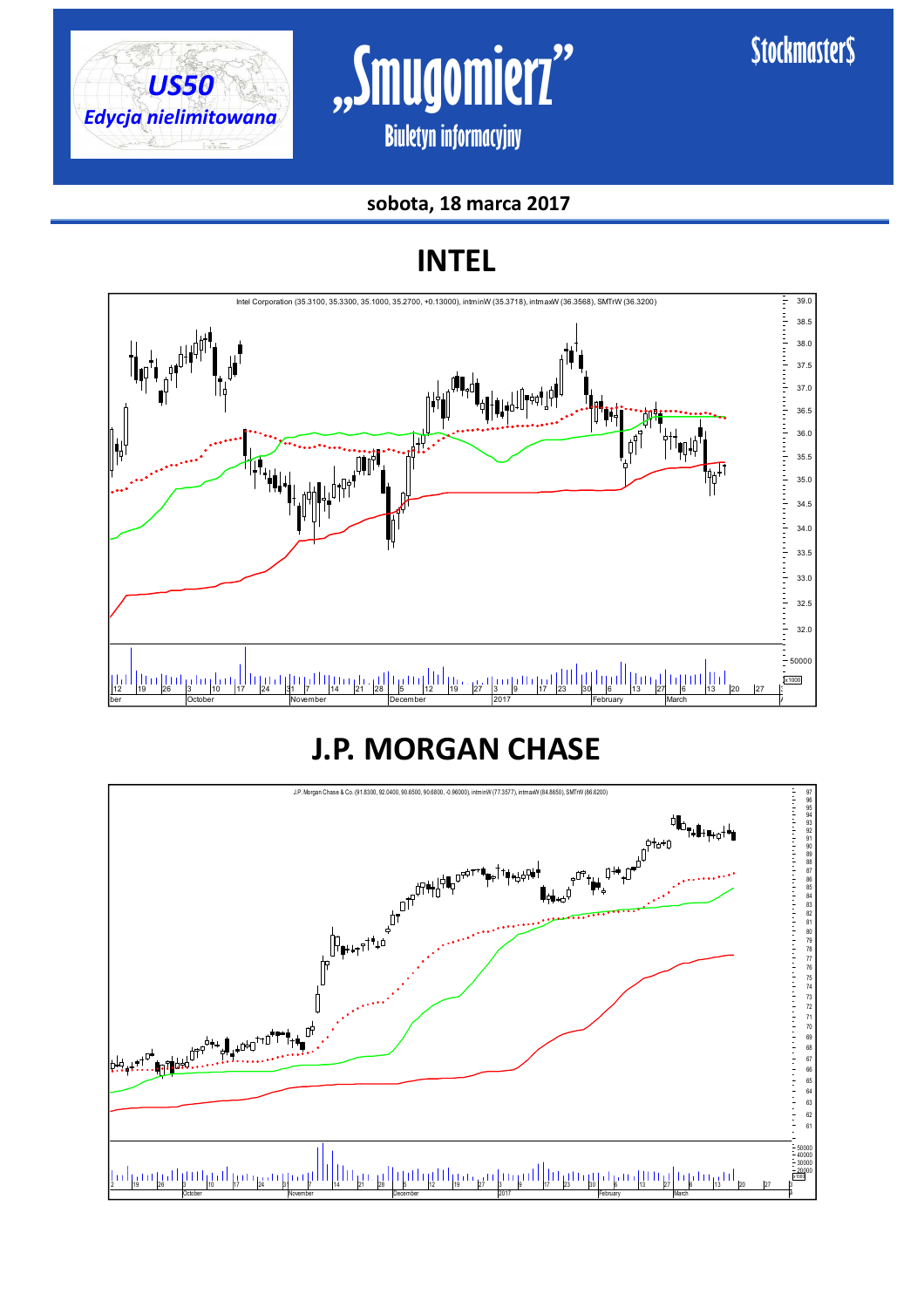



**\$tockmaster\$** 

### **JOHNSON & JOHNSON**



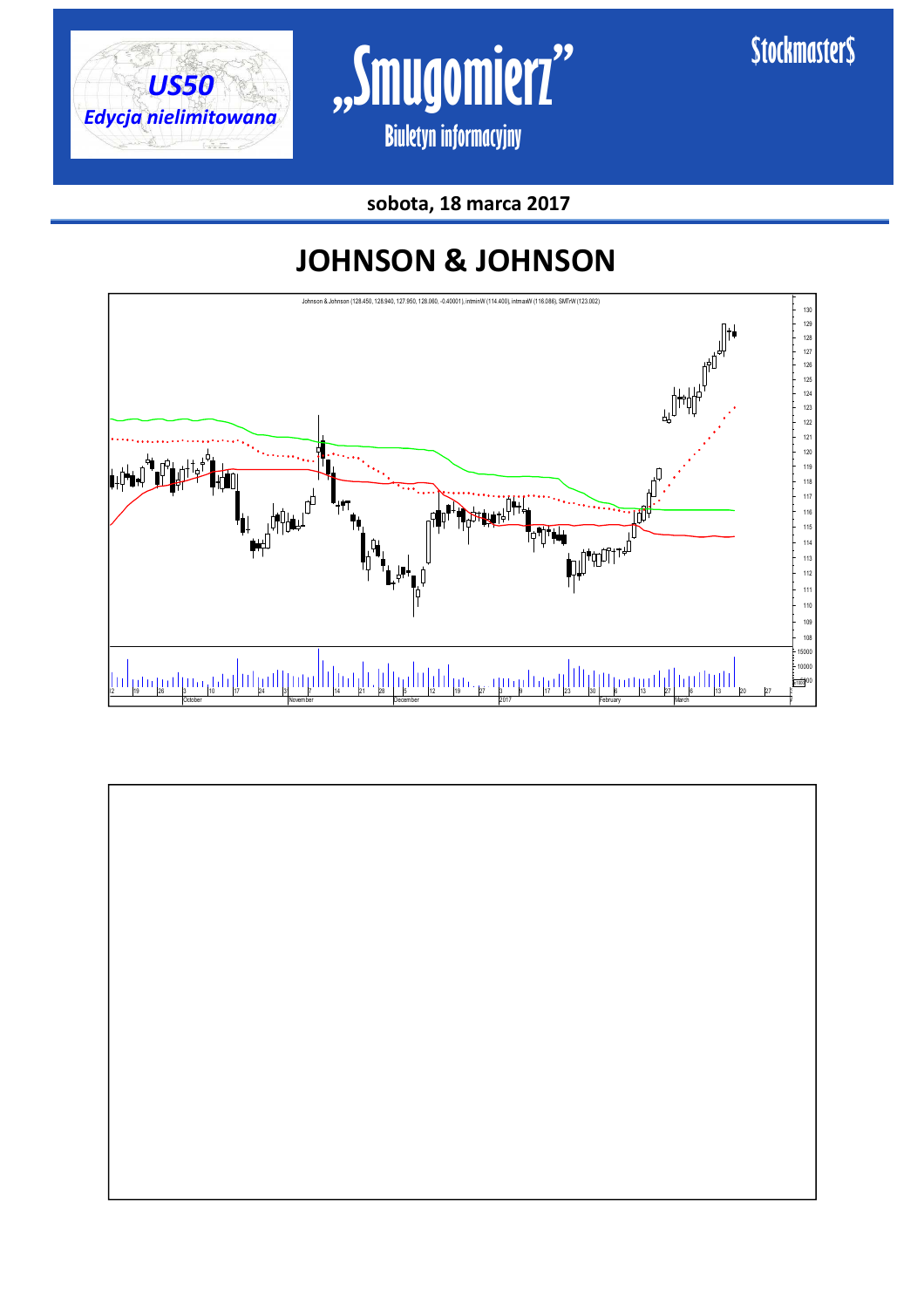



**sobota, 18 marca 2017** 

### **MASTERCARD**



### **MCDONALDS**

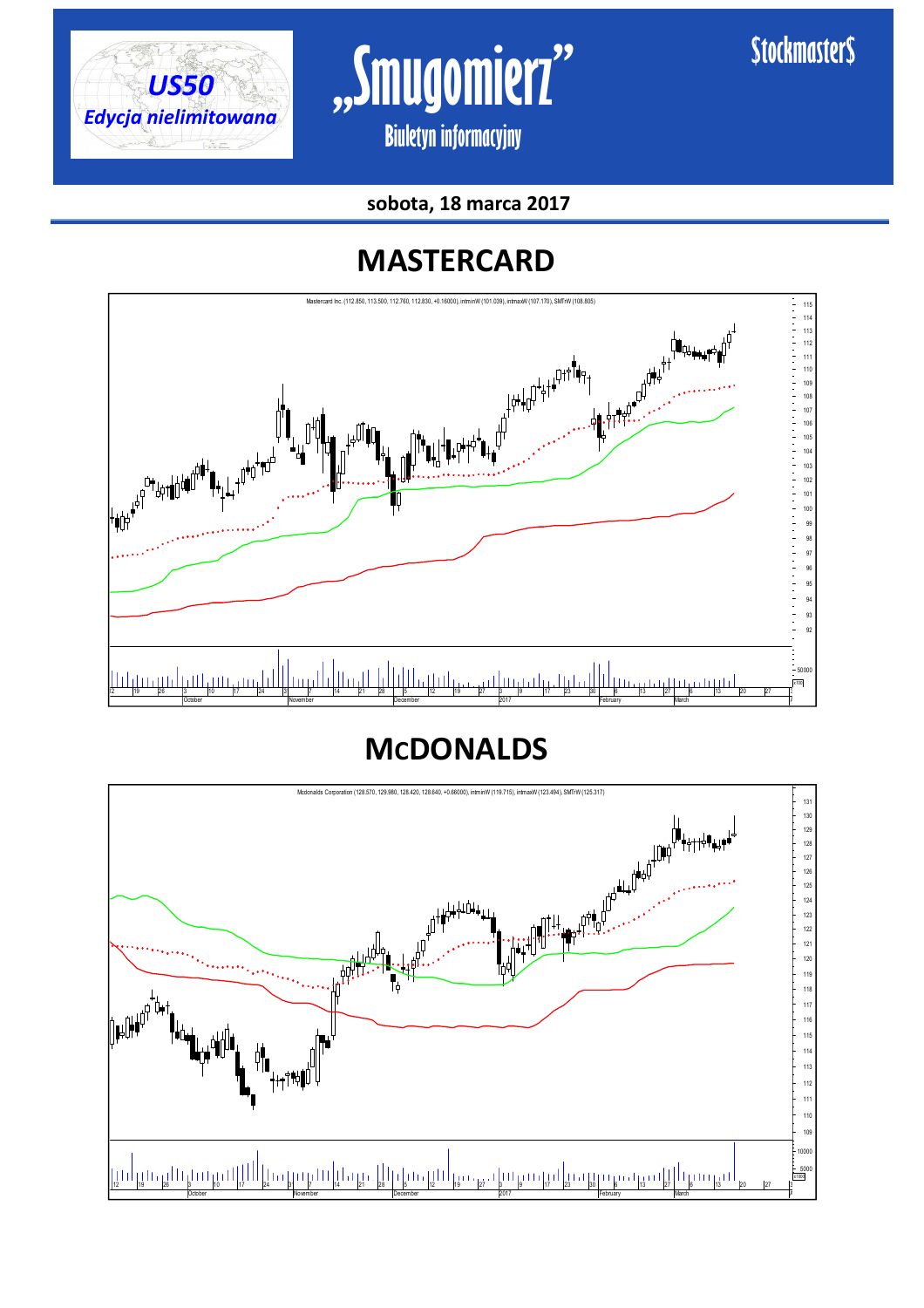



#### **sobota, 18 marca 2017**

### **MERCK**



### **MICRON TECHNOLOGY**

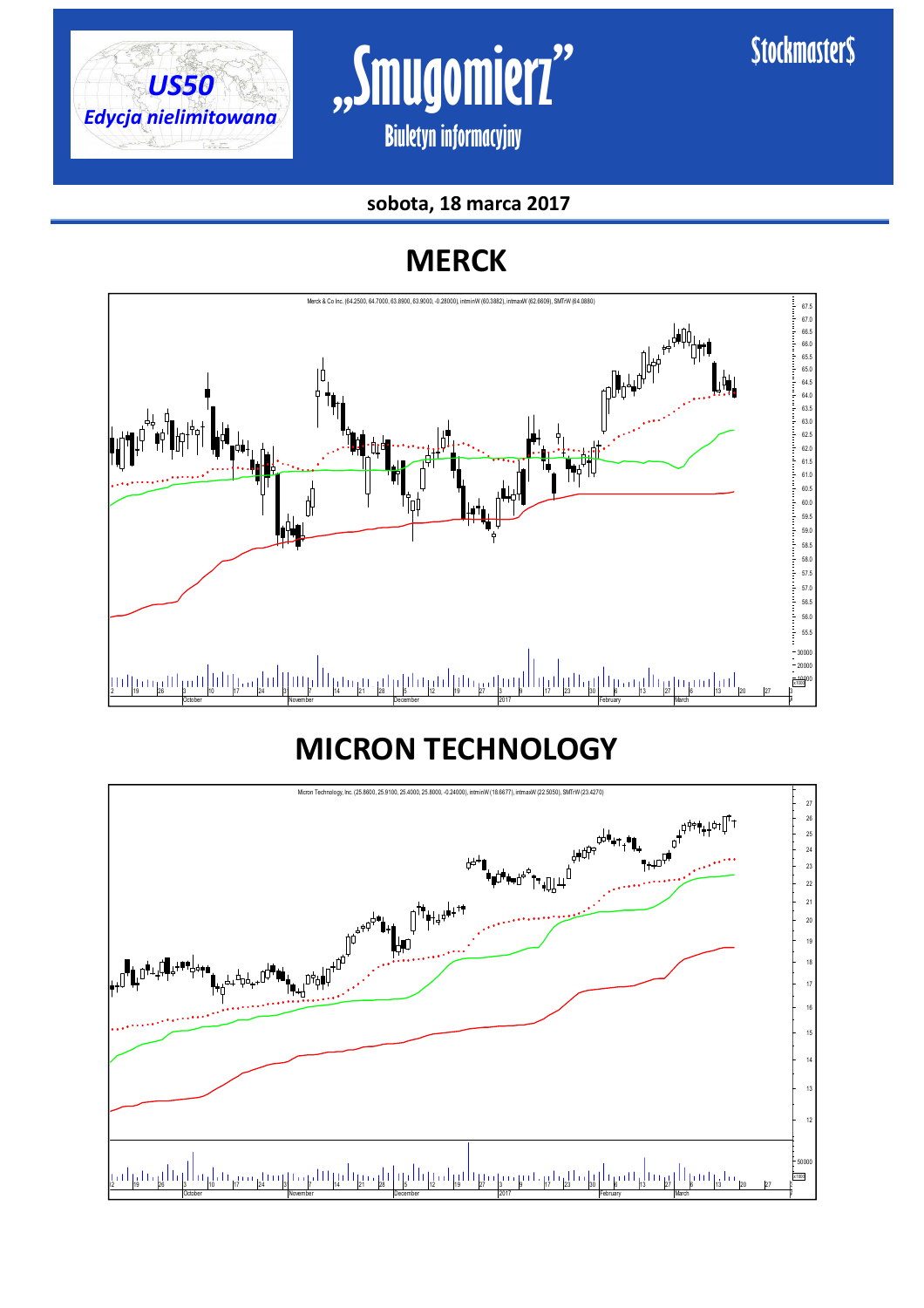



#### **sobota, 18 marca 2017**

### **MICROSOFT**



### **MORGAN STANLEY**

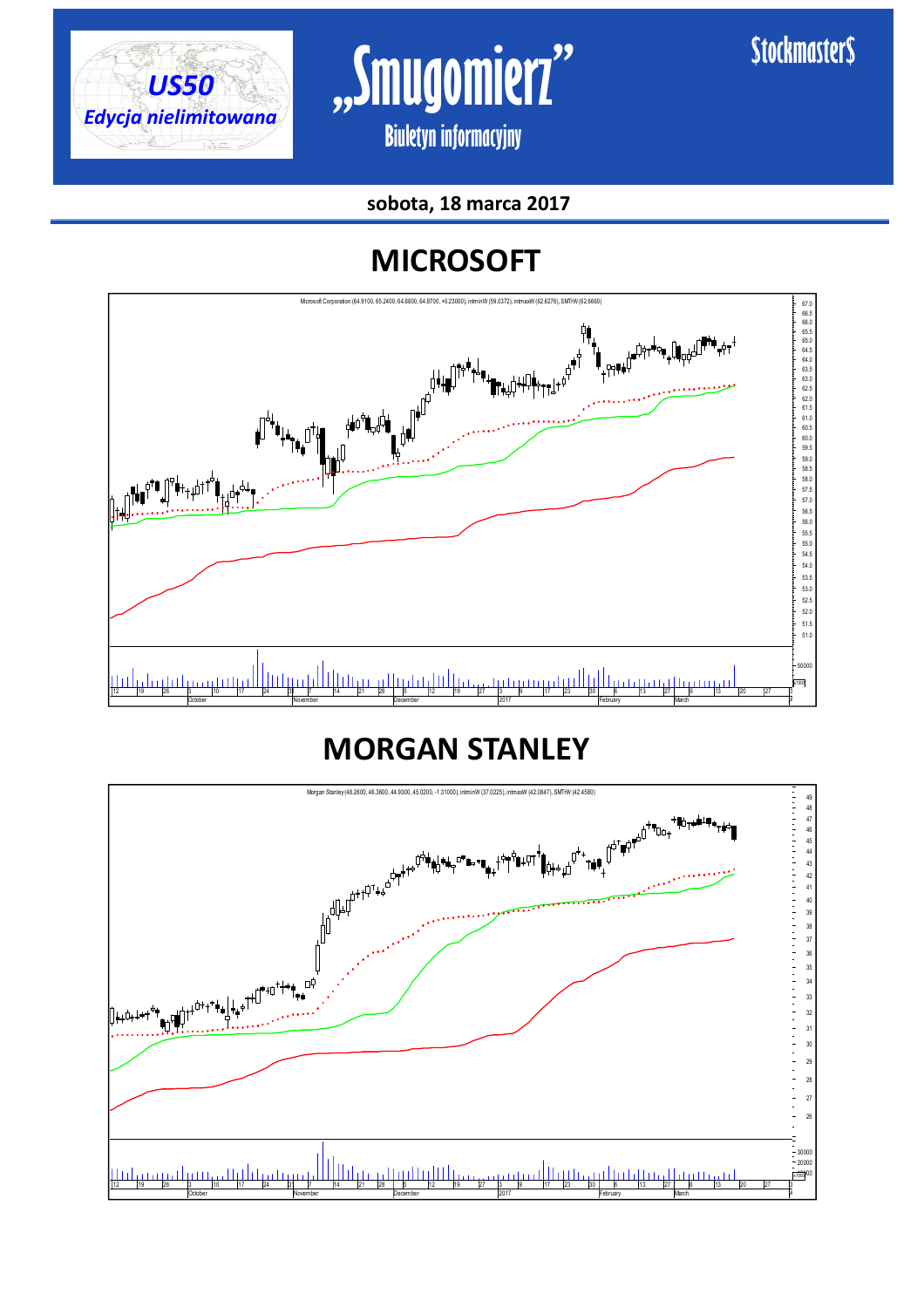



#### **sobota, 18 marca 2017**

### **NETFLIX**



### **ORACLE**

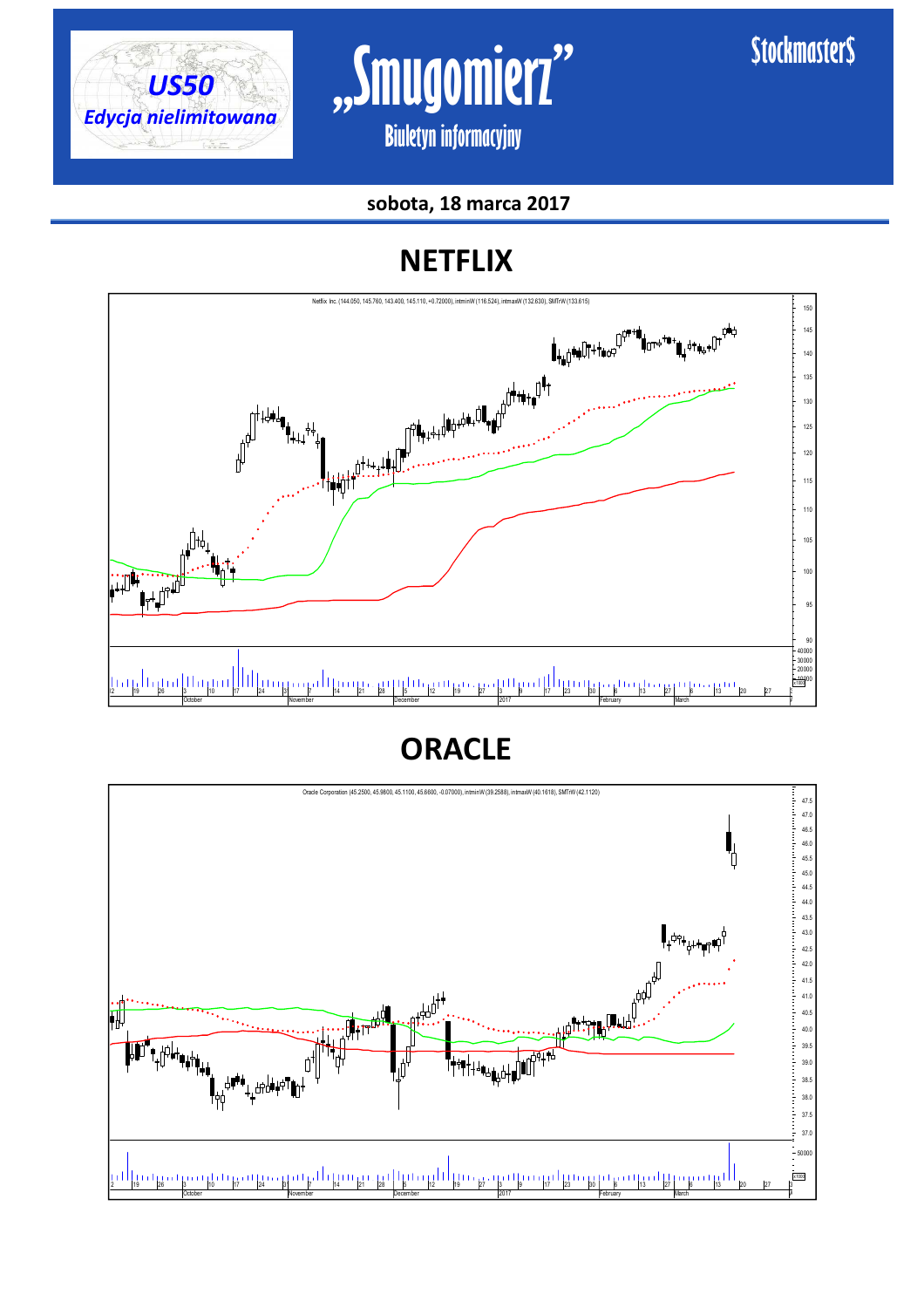



#### **sobota, 18 marca 2017**

### **PEPSICO**



**PFIZER**

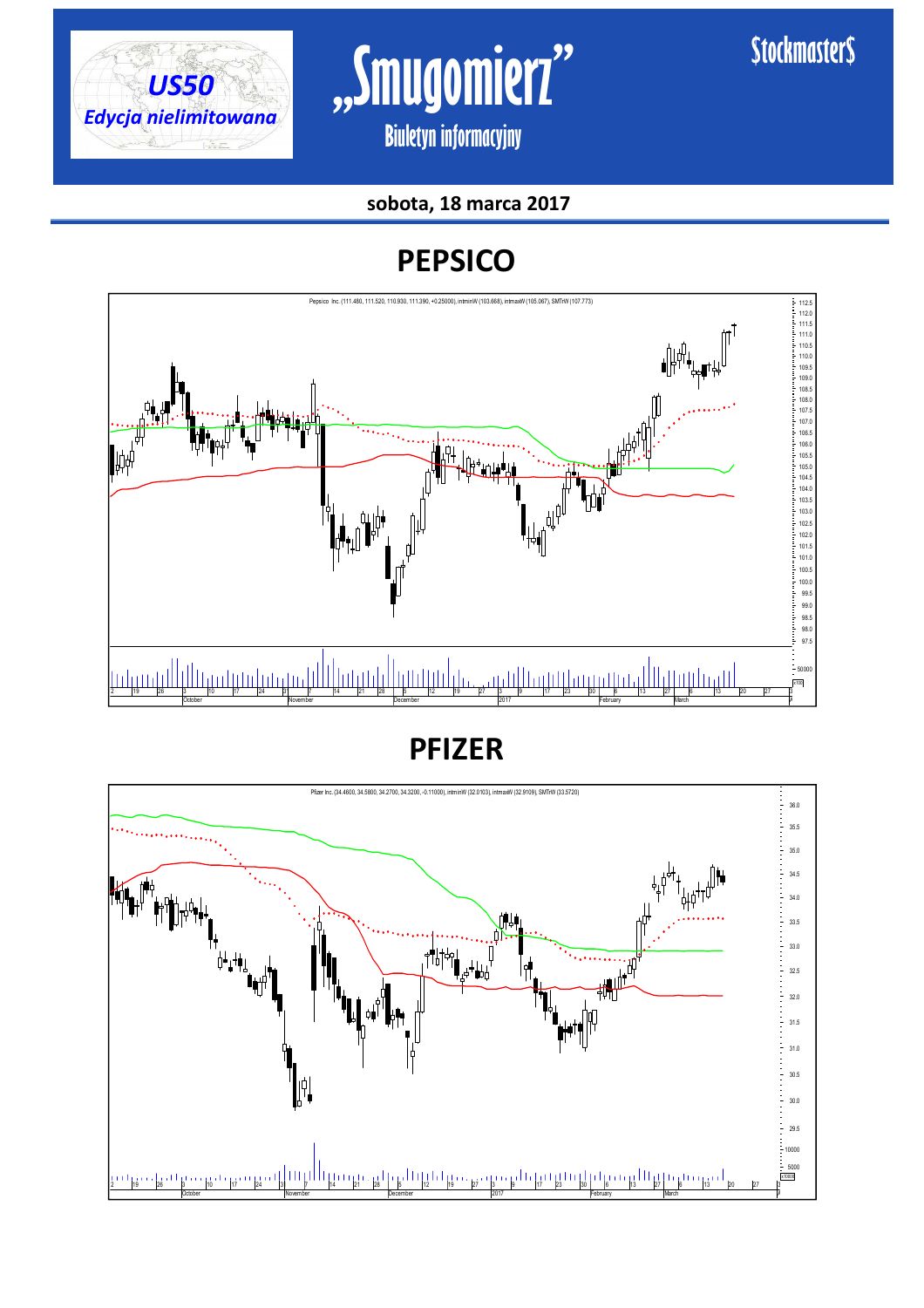



**sobota, 18 marca 2017** 

### **PHILIP MORRIS**



### **PRICELINE.COM**

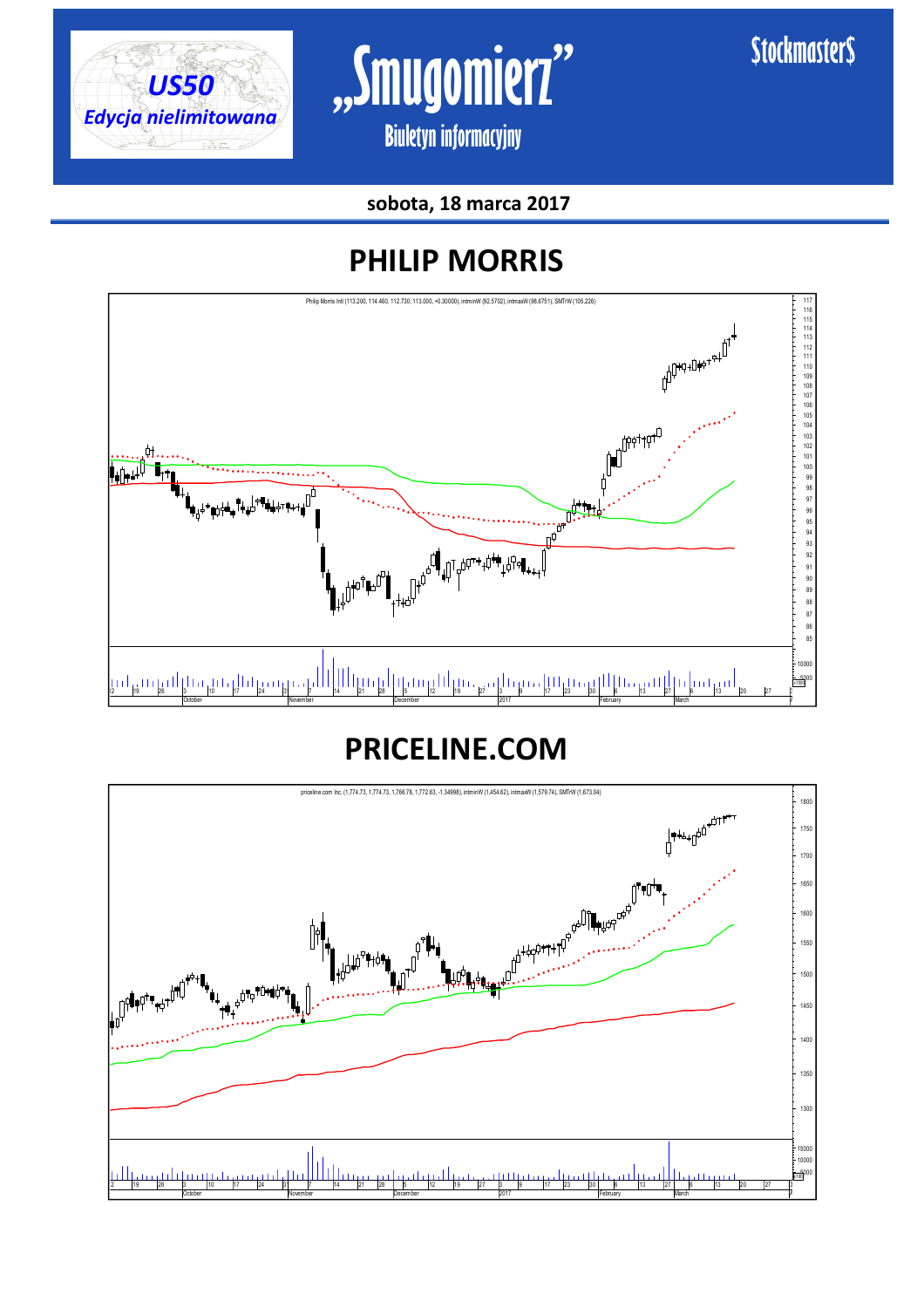



**sobota, 18 marca 2017** 

### **PROCTER & GAMBLE**



### **QUALCOMM**

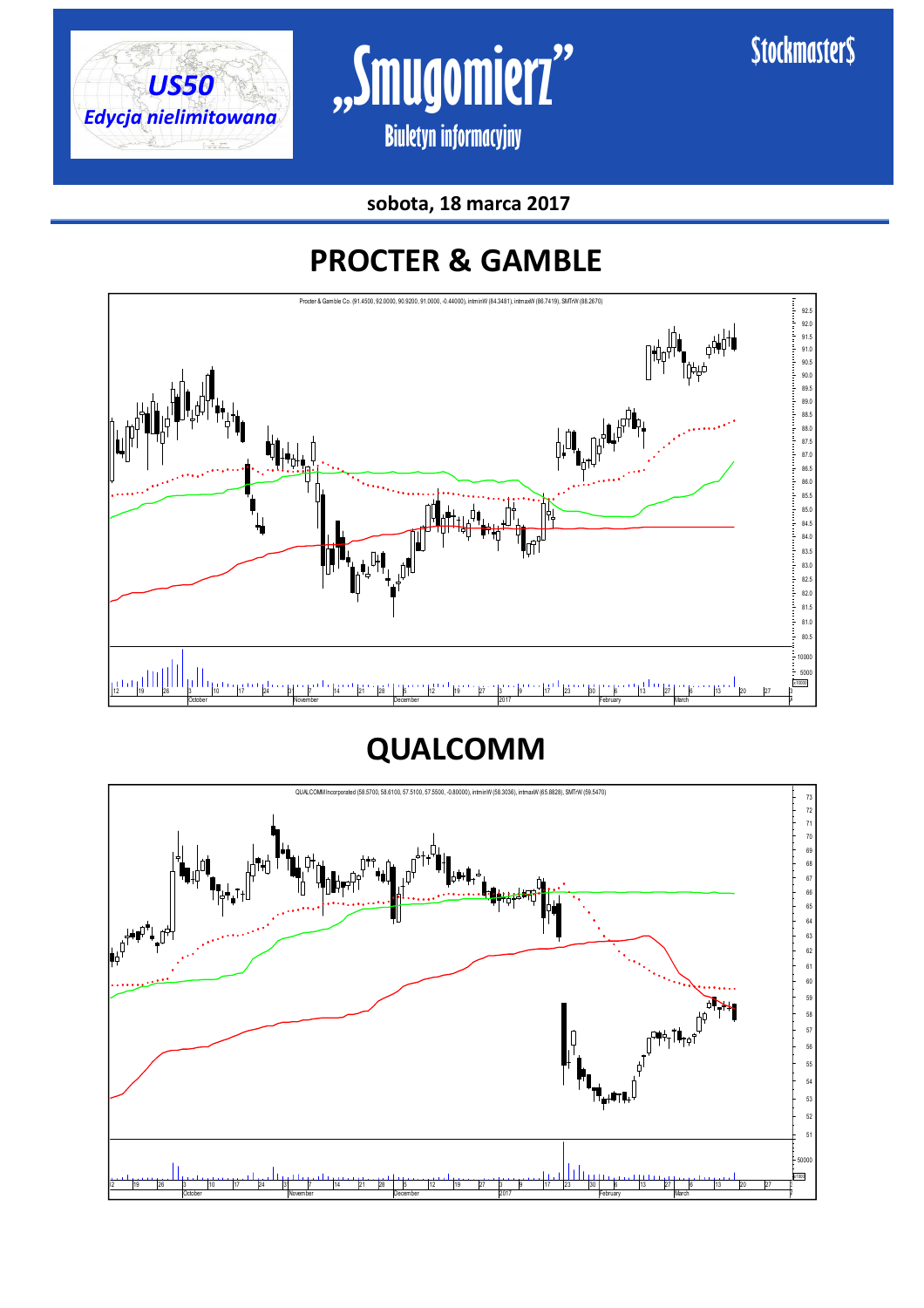





### **STREETTRACKS GOLD TRUST**



### **TESLA MOTORS**

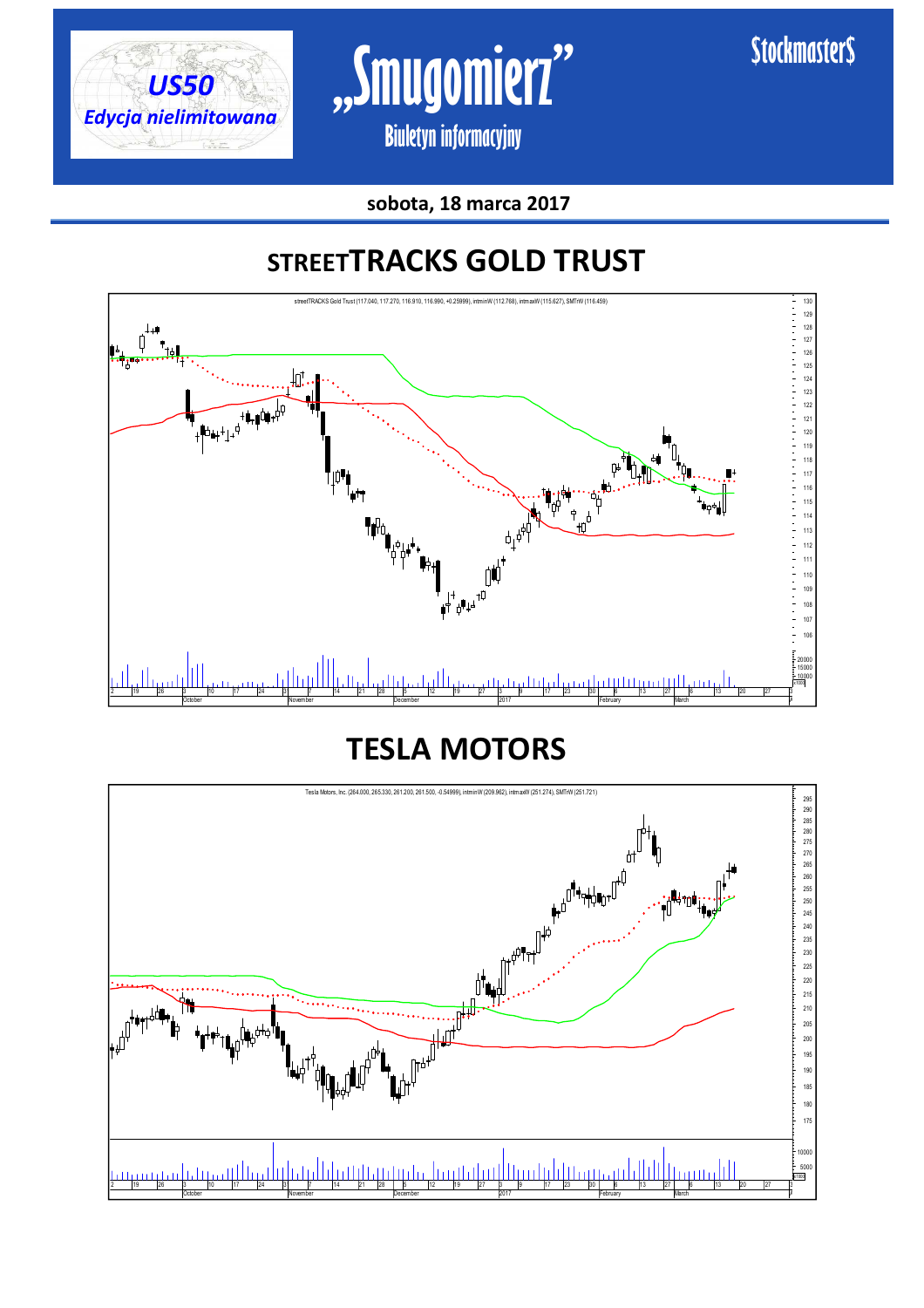



#### **sobota, 18 marca 2017**

### **WALT DISNEY**



### **VERIZON COMMUNICATIONS**

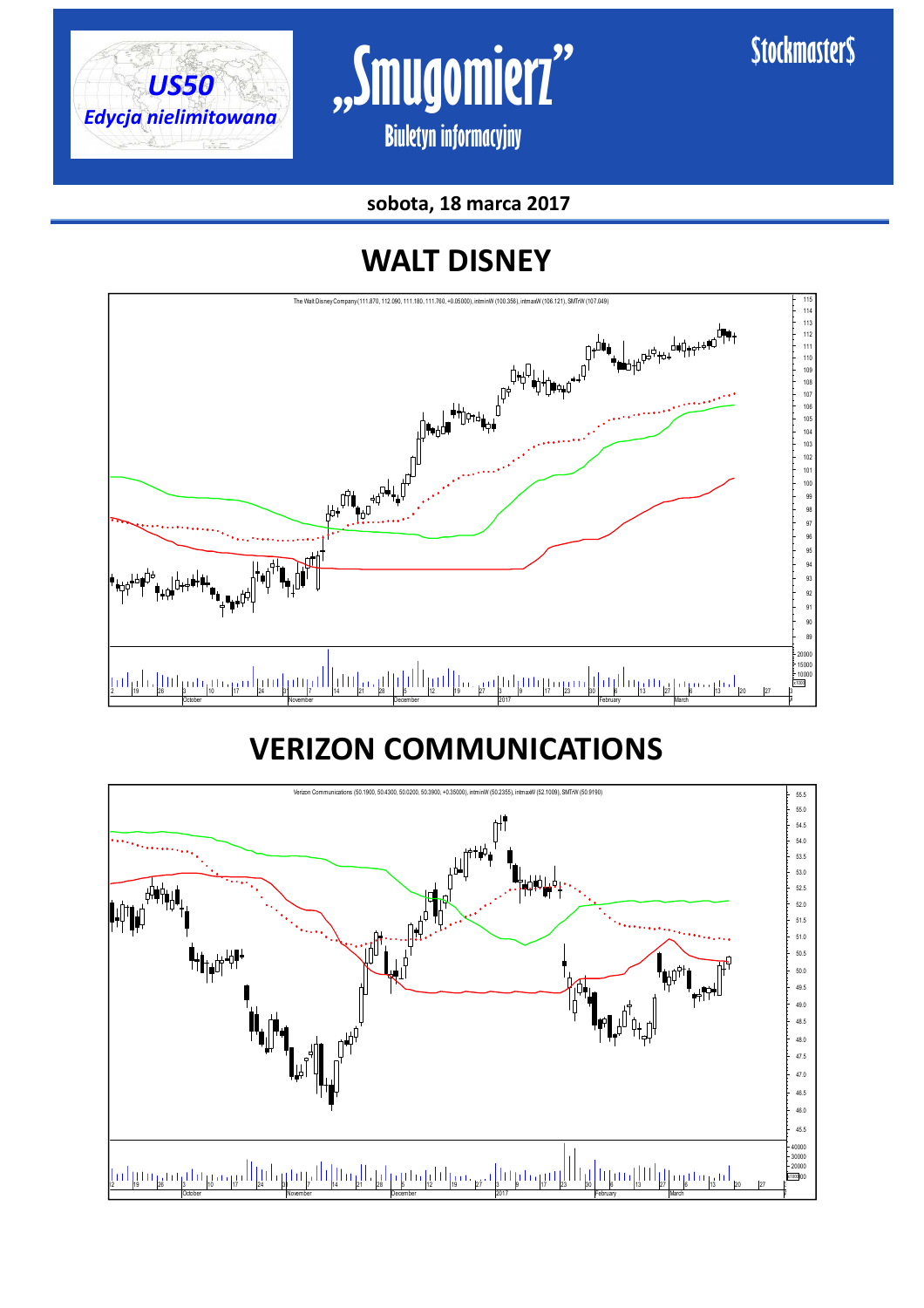



### **sobota, 18 marca 2017**

### **VISA**



### **WALL MART STORES**